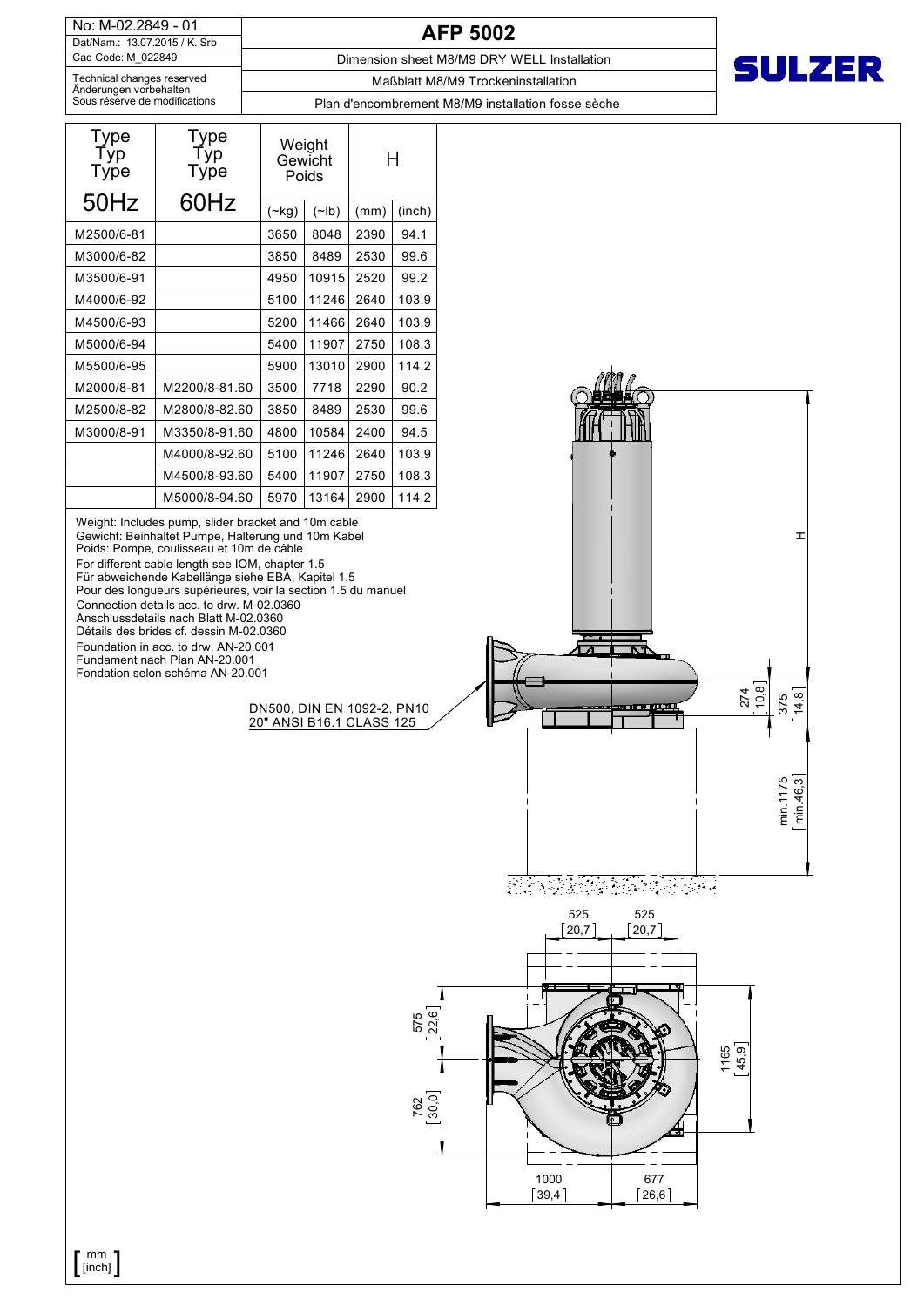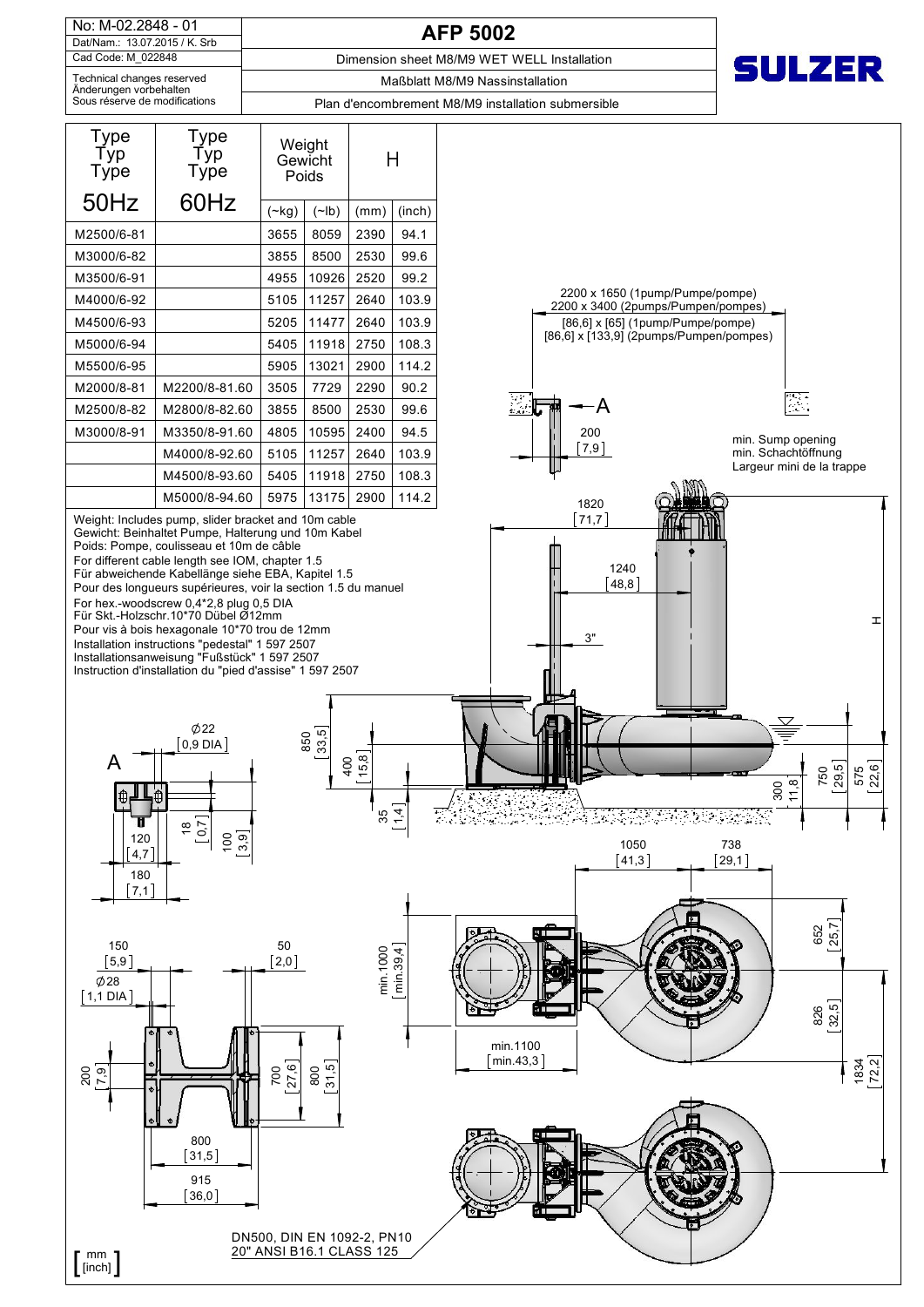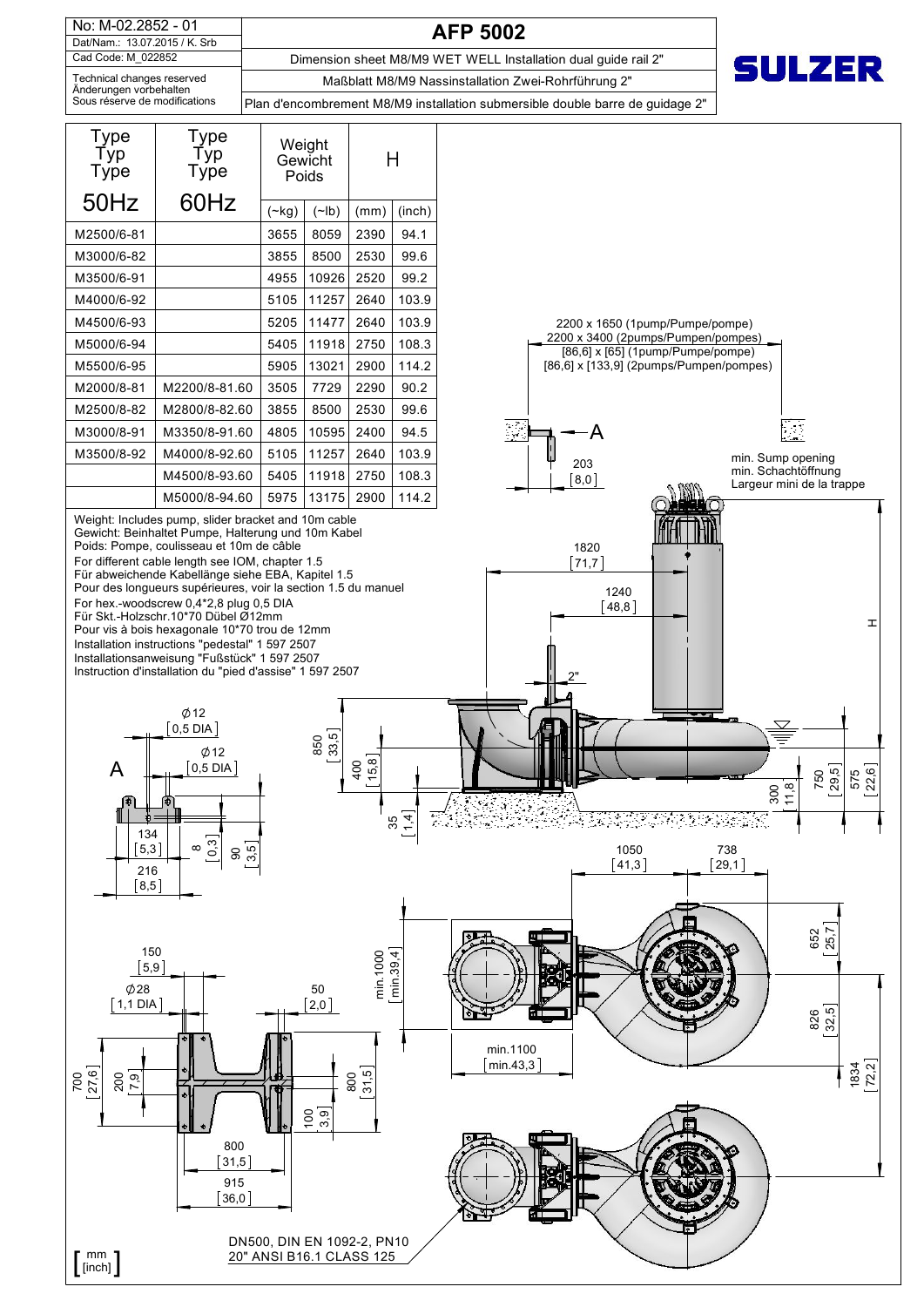Cad Code: M\_022850 Dat/Nam.: 13.07.2015 / K. Srb No: M-02.2850 - 01 Technical changes reserved

**AFP 5002**

Dimension sheet M8 DRY WELL Installation HA

**SULZER** 

Maßblatt M8 Trockeninstallation HA

sse sèche HA

| Änderungen vorbehalten        |                                            |                                         |             |      |        |      |        |  |
|-------------------------------|--------------------------------------------|-----------------------------------------|-------------|------|--------|------|--------|--|
| Sous réserve de modifications |                                            | Plan d'encombrement M8 installation for |             |      |        |      |        |  |
| Type<br>Typ]<br>Type<br>50Hz  | <b>Type</b><br><u>Т</u> ур<br>Type<br>60Hz | Weight<br>Gewicht<br>Poids              |             |      |        |      |        |  |
|                               |                                            | $(\sim$ kg)                             | $(\sim$ lb) | (mm) | (inch) | (mm) | (inch) |  |
| M2500/6-81                    |                                            | 3900                                    | 8600        | 2390 | 94.1   | 2067 | 81.4   |  |
| M3000/6-82                    |                                            | 4100                                    | 9041        | 2530 | 99.6   | 2207 | 86.9   |  |
| M2000/8-81                    | M2200/8-81.60                              | 3750                                    | 8269        | 2290 | 90.2   | 1967 | 77.4   |  |
| M2500/8-82                    | M2800/8-82.60                              | 4100                                    | 9041        | 2530 | 99.6   | 2207 | 86.9   |  |

Weight: Includes pump, slider bracket and 10m cable

Gewicht: Beinhaltet Pumpe, Halterung und 10m Kabel

Poids: Pompe, coulisseau et 10m de câble

For different cable length see IOM, chapter 1.5 Für abweichende Kabellänge siehe EBA, Kapitel 1.5

Pour des longueurs supérieures, voir la section 1.5 du manuel

Connection details acc. to drw. M-02.0360

Anschlussdetails nach Blatt M-02.0360

Détails des brides cf. dessin M-02.0360



 $\left[\begin{smallmatrix}mm\\ [{\rm inch}] \end{smallmatrix}\right]$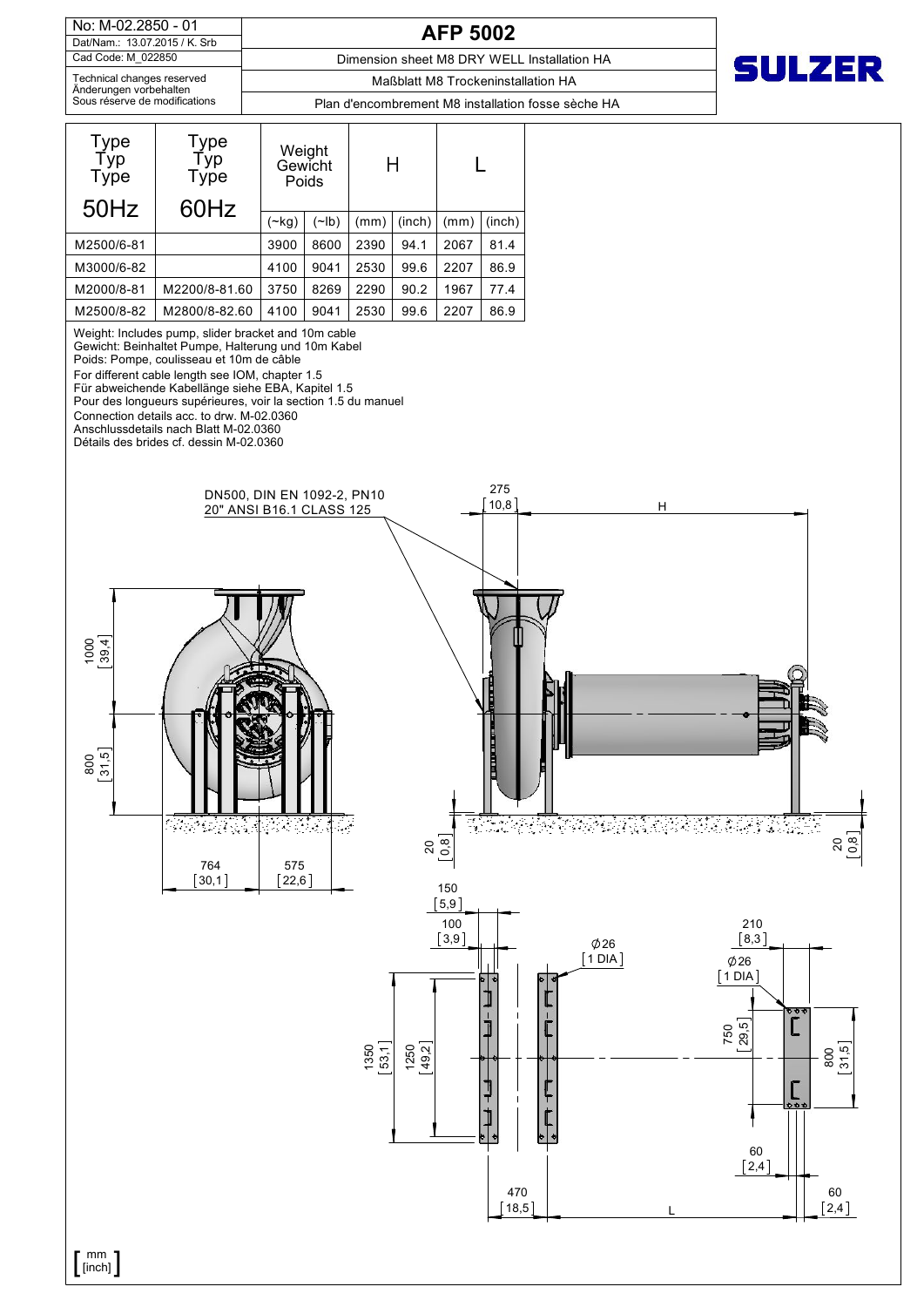